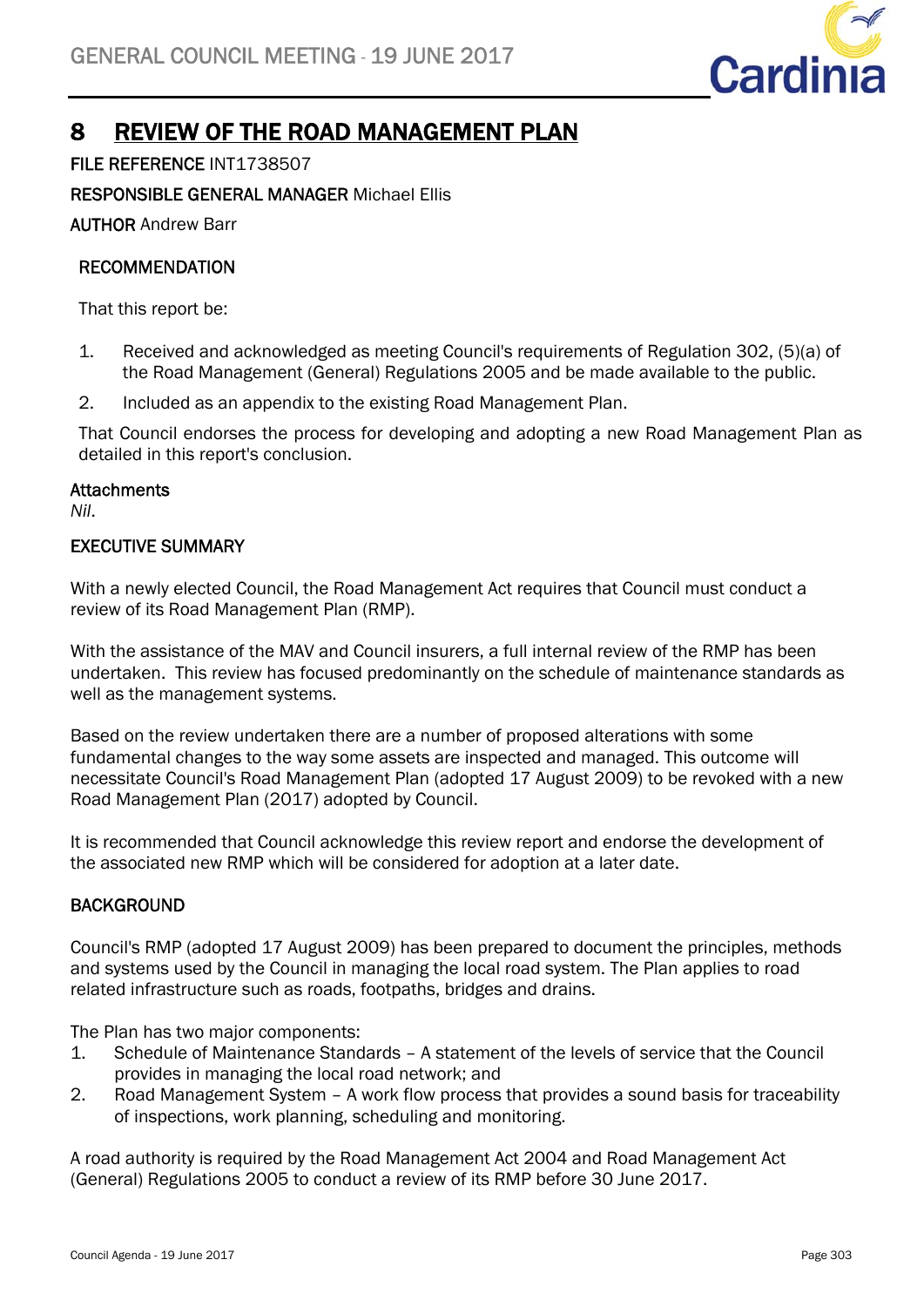

The purpose of this review is to ensure that the standards in relation to, and the priorities to be given to; the inspection, maintenance and repair of the roads and classes of road to which the plan applies, are appropriate. This report details the findings of the review and any suggested changes are to be presented to Council prior to making it available to the public.

In preparation of the RMP review the MAV, including its insurance arm and counsel, provided a number of information sessions and workshops across the state to assist councils. This information has been invaluable as it has provided base data about the industry standards which has not been available when reviewing previous RMP's.

# REVIEW OF CURRENT PLAN

# ROADS

# Review:

A review of the current intervention levels, priorities and defect rectification timeframes for road assets pose some risk to Council, such as the measuring of defects in the field as part of the inspection process. The current RMP specifies measurements against each defect type that defines the response priority. The review identified are that the intervention level descriptors will not be defendable in the courts as the measurements taken in the field are estimates and rely on the inspector's experience in judging the measurements from the vehicle. Advice provided has indicated that measurements should be deleted from the RMP, unless council staff actually measure each defect. The expectation to take detailed measurements of every defect in the field is impractical.

Programming of works and notifying our customers of planned works has been identified as an area that requires improvement. The current process to program works is based on the timeframes set out in Council's Road Management Plan (RMP).

Road signs and guide posts are mentioned in the current RMP, but are not consistently inspected by council's Surveillance Officers which is proposed to be updated. Timeframes to rectify defects are sufficient and can be achieved with the current resources.

Advice provided by the MAV Insurers and counsel has indicated that the descriptors for Priority 1 defects across the suite of asset groups need to be removed as they believe that the definitions are subjective and open to interpretation and therefore not defendable in the courts.

Standards for line marking are not mentioned within the current RMP. Due to its importance in terms of road safety and function it is proposed to add appropriate standards for inspection and rectification relating to this element.

# *The proposed way forward*

Operations management undertook a review of the Grading Maintenance service which centred on improving productivity, reducing costs and better in forming our customers internally and externally of

planned works. This review focused on human and plant resources, inspection and maintenance processes and meeting the obligations under Councils current Road Management Plan (RMP), which

included quantity and quality control. A large emphasis was placed on the ability to deliver these services with the capacity to meet the required standards with the current resource levels. The outcome of this review is to alter the unsealed roads maintenance program to a cyclic proactive program, rather than a reactive intervention level driven program.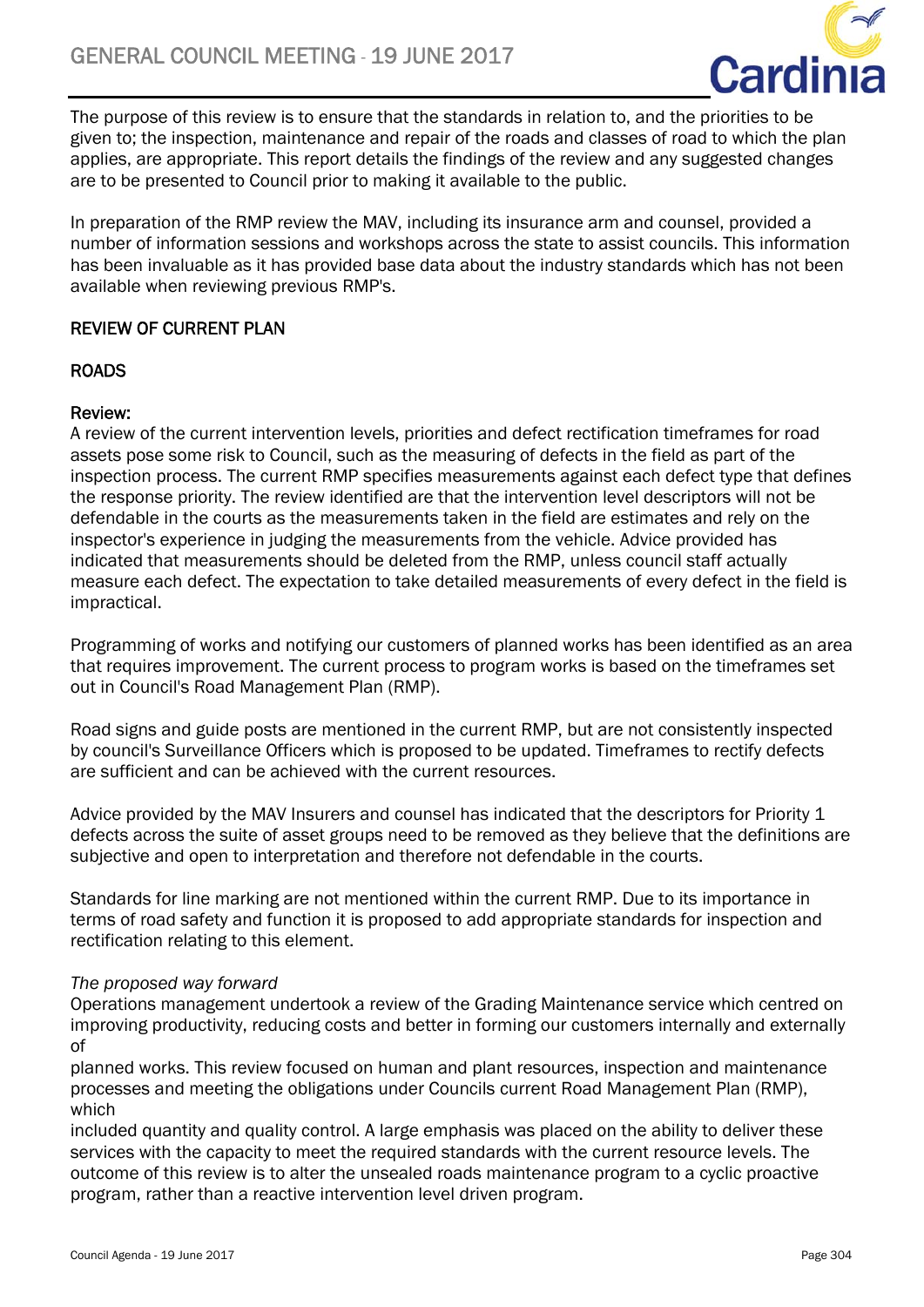

Therefore, a set cyclic maintenance program would be developed for the proactive maintenance of the road network. Interval periods would be set based on historical maintenance completed previously on the network. The maintenance crew would work to this program and rectify all defects identified. The cyclic program and details of the completed works would be programmed and recorded in Council's Maintenance Management System, Reflect. This system also records date and time of works being completed with GPS coordinates.

It is expected that Council officers would be able to provide our customers, internal and external, more visibility of the program, potentially on Council's website, reducing the angst currently received by many of our customers not knowing exactly when works will be completed. With the proactive approach, it is also believed that the new methodology would allow for improved ability to spend more time inspecting and capture defects associated with assets which are currently inconsistently captured.

Given the breadth of proposed changes, the establishment and wording associated will need to be carefully considered, developed and reviewed by Council's insurers.

This proposed process is currently used by Yarra Ranges Council and has also been endorsed by the MAV.

In addition, it is also proposed to develop an annual night inspection program of the road and road related assets which is imperative to understand how the assets perform under these environments (e.g. retro reflectivity of signage, line marking and guideposts).

# **FOOTPATHS**

#### Review:

With the benefit of the industry based data it could be seen that Council's current proactive inspection timeframes for concrete and asphalt footpaths are too long and, compared with the practices of other Councils, are unlikely to be considered reasonable in a court of law.

It was identified that:

- In general, the intervention levels for defects was too broad ranging and needs to be revised to be clearer and consistent across the 3 levels of footpath classification, and
- the response times for defects rectification works needs to be reduced.

On the contrary, Council's current standard of 20mm for a trip hazard intervention would be considered to be lower than the level set as reasonable by legal precedents - 25mm. Based on this, it is considered acceptable for Council to amend this standard to match.

The proactive inspections for gravel paths are currently undertaken on an annual basis. Given the dynamic nature of gravel paths, and how susceptible they can be to weather conditions, it would be considered prudent to reduce the length of time between these inspections.

#### Proposals

It is proposed that the proactive inspections for concrete and asphalt footpaths be amended to be carried out twice a year for high priority footpaths, annually for medium priority footpaths and once every two years for low priority footpaths.

The intervention levels for each hazard type are to be revised so that the same level applies across all footpath priorities. as well as in line with legal definitions of paths and that the response time are reduced.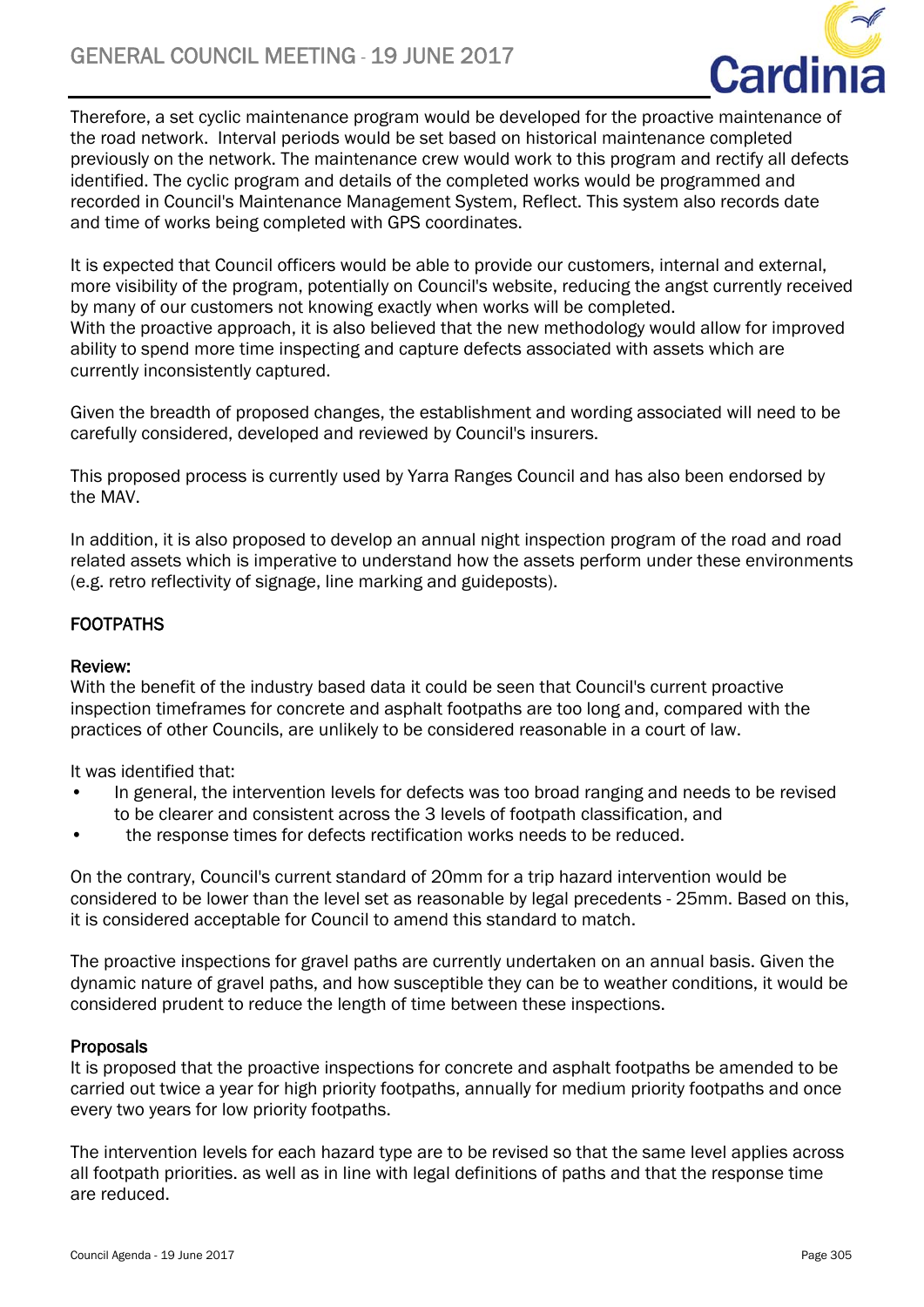

It is proposed that the timeframe for proactive inspections for gravel paths be increased to biannually to align with the unsealed road inspections and consistent industry standards.

# **BRIDGES**

## Review:

The review of Council's processes to inspect and maintain its vehicular/pedestrian bridges and major culverts network was undertaken. The current RMP timeframes for the proactive inspection of these structures appear to be adequate in terms of the structure types and the potential risks they present. Timber boardwalks are currently referred to in the plan under footpaths. Given the potential structural risks inherent with timber boardwalks, it is suggested this asset type be reclassified under the heading of bridges.

The maintenance component of the RMP has identified concerns regarding defect rectification timeframes and descriptors which has been drawn directly from the VicRoads Bridge Service Standards with a majority of these standards not considered being relevant to the defects that may impact the road or pedestrians using these structures.

#### Proposals

Continue with the current Level 1, 2 & 3 inspection frequencies with the inclusion of viewing platforms. Transfer timber boardwalks from footpaths to bridges section to enable the inspection and maintenance of this asset to be undertaken by accredited bridge inspectors and maintenance staff.

Remove reference to service level activities, intervention levels, performance standards and response times from the current RMP, however reword to read:

- Intervention Level: Repairs identified defects as part of the approved Bridge and Major Culvert scheduled inspection program.
- Performance Standard: The bridge, major culvert or structure should be maintained to ensure that:
	- It is safe for use by vehicular traffic, including bicycles, and pedestrian traffic where applicable;
	- It is maintained generally in accordance with approved standards and works programs;
	- Inspections to be completed by a suitably qualified and experienced person.
	- Response Time: As per approved Bridge and Major Culvert works program.

# DRAINAGE

#### Review:

The current RMP makes provision only for proactive inspections on a subset of drainage assets (surface drains) that have been identified by maintenance supervisors as having an increased risk of failure as shown by past records of flooding issues. These inspections are carried out at the same time as the proactive road inspections. Unfortunately, these inspections are performed sporadically. Gross Pollutant Traps (GPT's) and Sediment Pits are inspected and cleaned as required on a 3-monthly basis using an external contractor with specialised pit cleaning equipment. Underground drainage pipes and pits are currently reactively inspected with the exception of some known trouble spots.

Timeframes for responding to flooding property as a result of blocked open or underground drain including pits can be troublesome, particularly during rainfall events. The RMP indicates a 4-hour response time that can be a challenge to meet given the number of assets under council's management.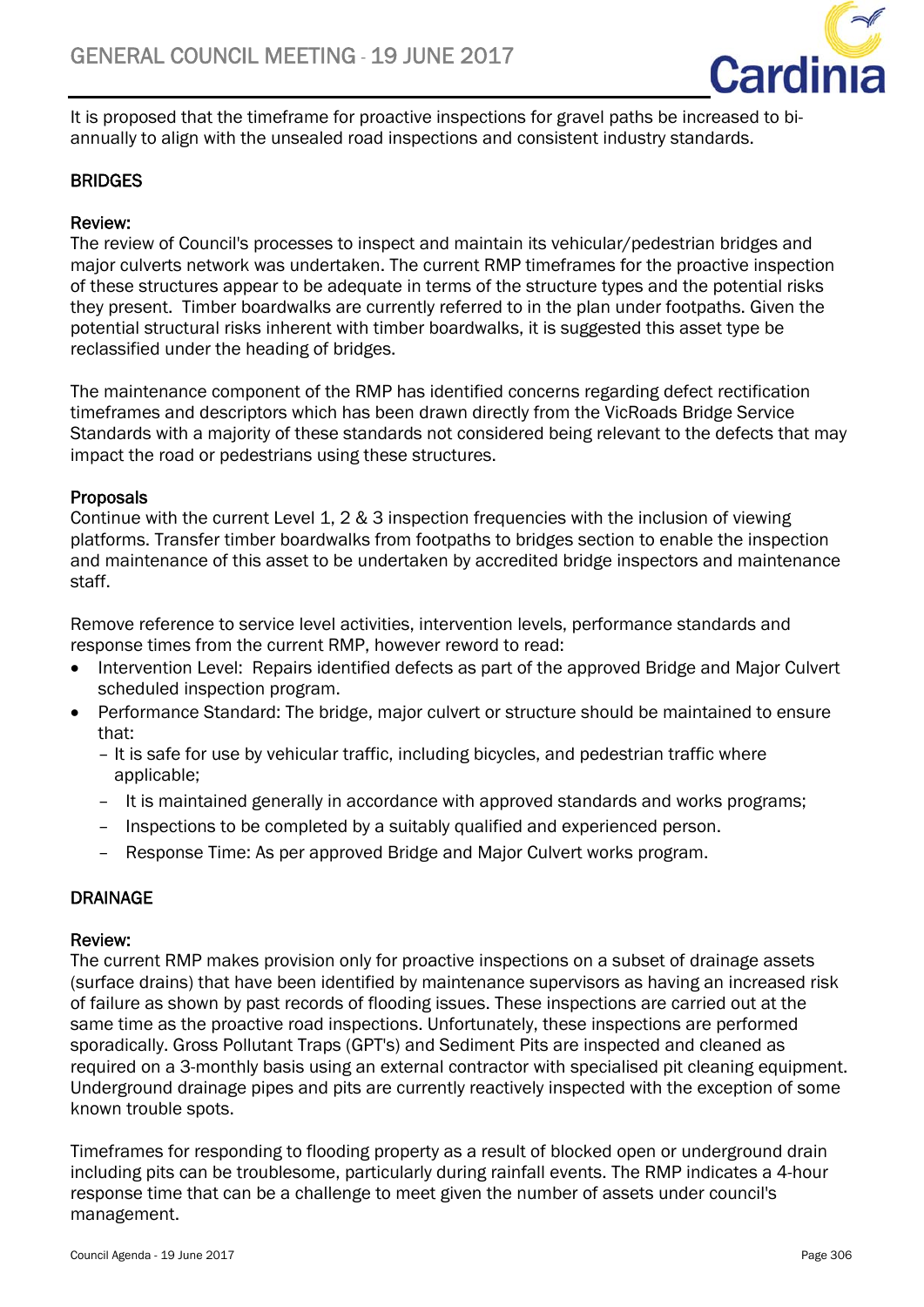

## Proposals:

It is expected that the suggested changes within the road section of the RMP will allow the surveillance officers to have capacity to undertake a more detailed inspection of the surface drainage assets as well as other Council managed infrastructure within the road reserve while inspecting the road pavement. Sections of drains that are at risk of causing flooding to property would be identified and potentially inspected on a more frequent basis or after a significant storm event. These programs would be managed using Council's Maintenance Management System, Reflect

It is proposed to amend response times for flooding to private property from 4-hours to 1 day to allow sufficient time to respond and implement remedies.

Response times for damaged pits is 1 day which allows for temporary works to be undertaken like erecting barricading around the site if required. More permanent repairs can be completed within 4 weeks (e.g. concreting works etc.)

It is also proposed to proactively inspect and clean a nominated number of pits per year. Currently, 5000 pits are inspected and cleaned as required per year on a 5-year cycle. Council's Drainage Asset Management Plan is currently being reviewed and will provide additional direction on the management of council's drainage network that is relevant to this review.

# POLICY IMPLICATIONS

This process will necessitate Council's Road Management Plan (adopted 17 August 2009) to be revoked with a new Road Management Plan (2017) adopted by Council.

# RELEVANCE TO COUNCIL PLAN

The Review of the Road Management Plan relates to the following objectives and outcomes of the Council plan.

- 3 "Our Enviroment",
- 3.1 "Provision and maintenance of assets on a life–cycle basis",
- 3.1.1 "Maintain all Council roads and supporting infrastructure in accordance with the Roads Management Act 2004"
	- and
- 3.1.4 "Manage Council's assets like roads, drainage, footpaths and buildings, etc. in a way that ensures they are adequately maintained over their life"

# CONSULTATION/COMMUNICATION

A notice will need to be placed in the Victorian Government Gazette, and public notices will be placed in 'The Age', Pakenham Gazette and Rangers Trader Mail advising of the review and the availability of the report.

# FINANCIAL AND RESOURCE IMPLICATIONS

Based on the proposed outcomes, the following implications have been identified:

Roads - the proposed change in maintenance practices for roads will result in no extra resources required as the maintenance performed will simply be consistent with historical maintenance schedules. Through efficiency, capacity in the existing surveillance officers may be created that will